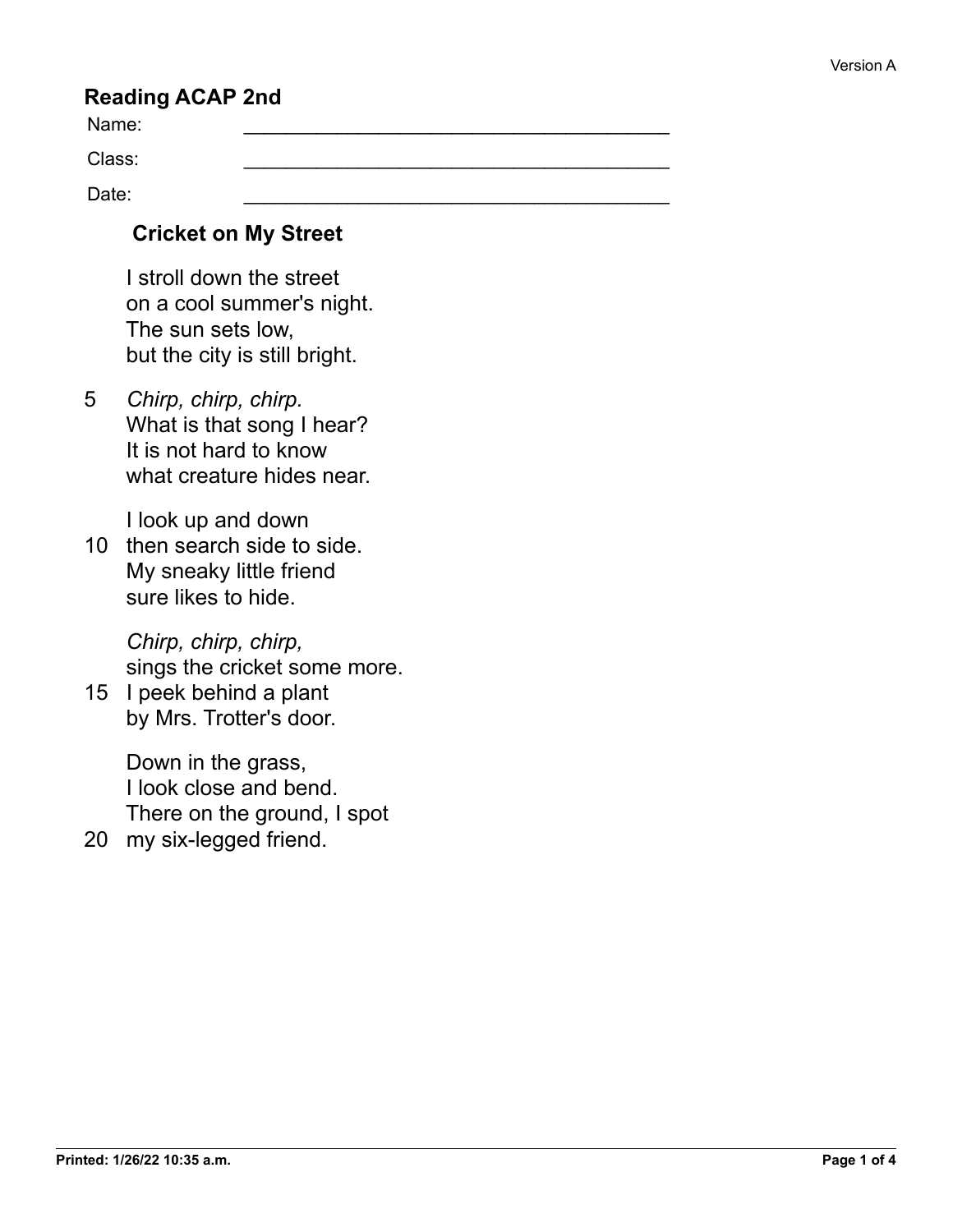

 *Chirp, chirp, chirp* is the cricket's sweet sound. It sings so very loudly until it is found.

25 The cricket grows quiet. I have to wonder why. With such sweet music, why so very shy?

> I turn away, and my friend sings again. This sneaky, little cricket is such a big pain!

 I'll leave it alone now to wander or hide.

35 But the cricket, I expect, will keep chirping with pride.

 *Chirp, chirp, chirp.*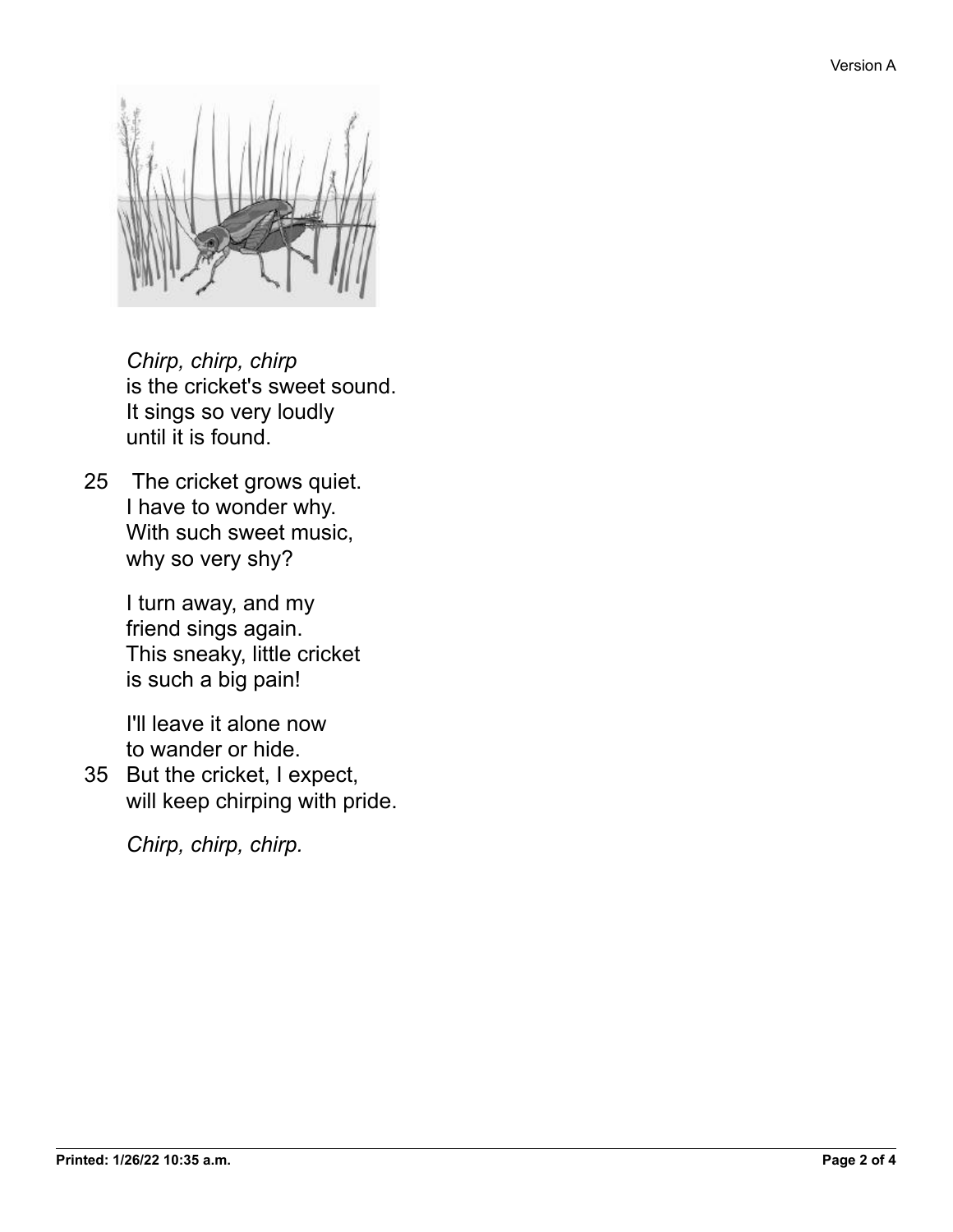1. This question has two parts. First, answer part A. Then, answer part B.

## **Part A**

In the beginning of the poem, what time of day is the speaker strolling down the street?

- A. morning
- B. noon
- C. afternoon
- D. evening

## 2. **Part B**

Which line from the poem **best** supports the answer in Part A?

- A. I stroll down the street
- B. on a cool summer's night
- C. The sun sets low,
- D. but the city is still bright.
- 3. How does the cricket react when the speaker finds it?
	- A. It gets closer.
	- B. It becomes shy.
	- C. It gets louder.
	- D. It becomes excited.